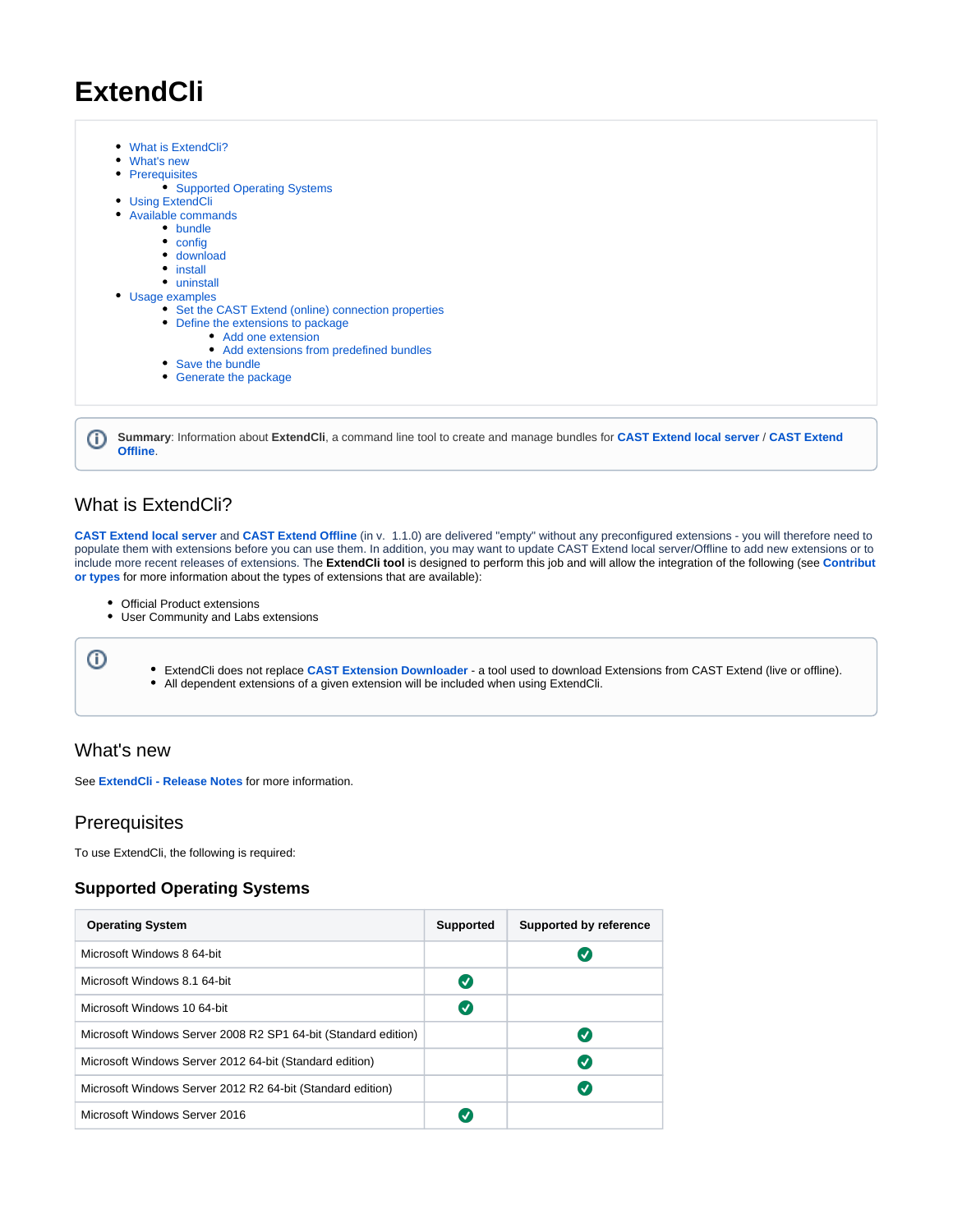# Using ExtendCli

ExtendCli is provided as an executable (**ExtendCli.exe**) and must be used in **command line mode**. To do so, either:

- open a command prompt, and run the tool from where the downloaded tool has been unzipped
- create a re-usable batch script file

#### The required command line is as follows:

ExtendCli.exe [command][options]

### <span id="page-1-0"></span>Available commands

- **bundle**
- **config**
- **download**
- **install (available in 1.1.0-funcrel)**
- **uninstall (available in 1.1.0-funcrel)**

### <span id="page-1-1"></span>**bundle**

Technically, a bundle is a .json file in which information about the required extensions, any dependencies and other selection options are stored. The default value of "bundle" is **default.json**. You can create as many "bundles" as necessary. Available options are listed below:



| <b>Description</b>                   | <b>Command line</b>                                                                                                                                  | Comment                                                                                                                                 | <b>Example of command line</b>                           |
|--------------------------------------|------------------------------------------------------------------------------------------------------------------------------------------------------|-----------------------------------------------------------------------------------------------------------------------------------------|----------------------------------------------------------|
| Add extensions to the active bundle. | ExtendCli.exe bundle<br>add <extension id=""><br/>[options]</extension>                                                                              | When no option is provided, the most recent stable<br>release of the extension is taken.<br>Note that [options] can be cumulative.<br>Œ | ExtendCli.exe bundle add com.<br>castsoftware.reactis    |
|                                      | ExtendCli.exe bundle<br>add <extension id=""> -D<br/>ExtendCli.exe bundle<br/>add <extension id=""> --skip-<br/>dependencies</extension></extension> | Skip extension dependencies.                                                                                                            | ExtendCli.exe bundle add com.<br>castsoftware.reactis -D |
|                                      | ExtendCli.exe bundle<br>add <extension id=""> -S<br/>ExtendCli.exe bundle<br/>add <extension id=""> --<br/>latest-stable</extension></extension>     | Add most recent stable version (LTS or Funcrel).                                                                                        | ExtendCli.exe bundle add com.<br>castsoftware.reactis -S |
|                                      | ExtendCli.exe bundle<br>add <extension id=""> -a<br/>ExtendCli.exe bundle<br/>add <extension id=""> --<br/>absolute-latest</extension></extension>   | Add absolute latest version (including alpha and beta<br>releases).                                                                     | ExtendCli.exe bundle add com.<br>castsoftware.reactjs -a |
|                                      |                                                                                                                                                      |                                                                                                                                         |                                                          |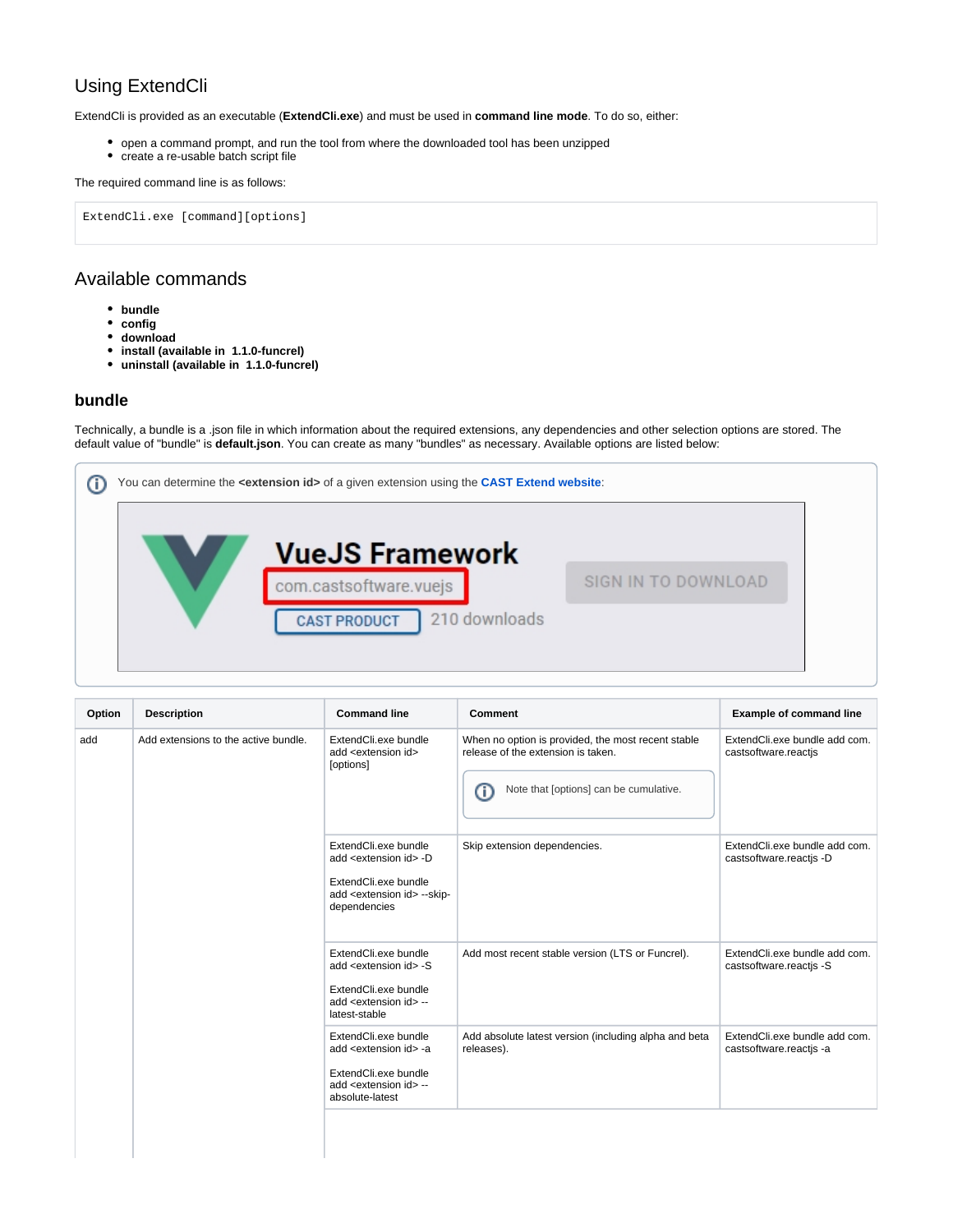|          |                                                                                                 | ExtendCli.exe bundle<br>add <extension id=""> -f</extension>                    | Add latest funcrel release.                                                                                                                                                                                                                                                                                                                                                                                                                                                                                                                                                                                                       | ExtendCli.exe bundle add com.<br>castsoftware.reactis --latest-<br>funcrel       |
|----------|-------------------------------------------------------------------------------------------------|---------------------------------------------------------------------------------|-----------------------------------------------------------------------------------------------------------------------------------------------------------------------------------------------------------------------------------------------------------------------------------------------------------------------------------------------------------------------------------------------------------------------------------------------------------------------------------------------------------------------------------------------------------------------------------------------------------------------------------|----------------------------------------------------------------------------------|
|          |                                                                                                 | ExtendCli.exe bundle<br>add <extension id=""> --<br/>latest-funcrel</extension> |                                                                                                                                                                                                                                                                                                                                                                                                                                                                                                                                                                                                                                   |                                                                                  |
|          |                                                                                                 | ExtendCli.exe bundle<br>add <extension id=""> -l</extension>                    | Add latest LTS release.                                                                                                                                                                                                                                                                                                                                                                                                                                                                                                                                                                                                           | ExtendCli.exe bundle add com.<br>castsoftware.reactjs --latest-lts               |
|          |                                                                                                 | ExtendCli.exe bundle<br>add <extension id=""> --<br/>latest-lts</extension>     |                                                                                                                                                                                                                                                                                                                                                                                                                                                                                                                                                                                                                                   |                                                                                  |
|          |                                                                                                 | ExtendCli.exe bundle<br>add <extension id=""> -v</extension>                    | Add a specific release of the extension.                                                                                                                                                                                                                                                                                                                                                                                                                                                                                                                                                                                          | ExtendCli.exe bundle add com.<br>castsoftware.reactjs --version<br>1.1.0-funcrel |
|          |                                                                                                 | ExtendCli.exe bundle<br>add <extension id=""> --<br/>version</extension>        |                                                                                                                                                                                                                                                                                                                                                                                                                                                                                                                                                                                                                                   |                                                                                  |
| clear    | Clear your bundle.                                                                              | ExtendCli.exe bundle<br>clear                                                   | $\overline{\phantom{a}}$                                                                                                                                                                                                                                                                                                                                                                                                                                                                                                                                                                                                          | ExtendCli.exe bundle clear                                                       |
| download | Download extensions in the current<br>bundle as .nupkg files                                    | ExtendCli.exe bundle<br>download [options]                                      | $\overline{\phantom{a}}$                                                                                                                                                                                                                                                                                                                                                                                                                                                                                                                                                                                                          | ExtendCli.exe bundle<br>download                                                 |
|          |                                                                                                 | ExtendCli.exe bundle<br>download -o   --outdir<br>" <path>"</path>              | $In < 1.1.0$ -funcrel, the specified folder must already<br>exist. In 1.1.0-funcrel, the folder will be created if it<br>does not exist.                                                                                                                                                                                                                                                                                                                                                                                                                                                                                          | ExtendCli.exe bundle<br>download -o "C:\temp"                                    |
| export   | Export the content of the bundle into<br>another .json file.                                    | ExtendCli.exe bundle<br>export <file path=""></file>                            |                                                                                                                                                                                                                                                                                                                                                                                                                                                                                                                                                                                                                                   | ExtendCli.exe bundle export<br>"C:\mybundle.json"                                |
| import   | Import the content of an existing<br>exported .json file into your bundle.                      | ExtendCli.exe bundle<br>import <file path=""></file>                            | ÷,                                                                                                                                                                                                                                                                                                                                                                                                                                                                                                                                                                                                                                | ExtendCli.exe bundle import<br>"C:\mybundle.json"                                |
| list     | List the extension versions/releases in<br>your bundle.                                         | ExtendCli.exe bundle list                                                       | $\blacksquare$                                                                                                                                                                                                                                                                                                                                                                                                                                                                                                                                                                                                                    | ExtendCli.exe bundle list                                                        |
| pack     | Create an extarchive file from your<br>bundle that can be imported into<br>CAST Extend Offline. | ExtendCli.exe bundle<br>pack [options]                                          | ÷,                                                                                                                                                                                                                                                                                                                                                                                                                                                                                                                                                                                                                                | ExtendCli.exe bundle pack                                                        |
|          |                                                                                                 | ExtendCli.exe bundle<br>pack -o " <path>"</path>                                | Target folder where the archive will be saved. This<br>folder must already exist.                                                                                                                                                                                                                                                                                                                                                                                                                                                                                                                                                 | ExtendCli.exe bundle pack -o<br>"C:\Temp\Bundles"                                |
|          |                                                                                                 | ExtendCli.exe bundle<br>pack -d                                                 | Only downloads missing extensions, will not create<br>an archive.                                                                                                                                                                                                                                                                                                                                                                                                                                                                                                                                                                 | ExtendCli.exe bundle pack -d                                                     |
| template | Manage predefined bundles.                                                                      | ExtendCli.exe bundle<br>template<br><command/> <options></options>              | Manage predefined templates available in CAST<br>Extend and include them in your extension.                                                                                                                                                                                                                                                                                                                                                                                                                                                                                                                                       | $\overline{a}$                                                                   |
|          |                                                                                                 | ExtendCli.exe bundle<br>template add product                                    | Allows the addition of all production extensions into a<br>template bundle. Available in 1.1.0-funcrel.                                                                                                                                                                                                                                                                                                                                                                                                                                                                                                                           | ExtendCli.exe bundle template<br>add product                                     |
|          |                                                                                                 | ExtendCli.exe bundle<br>template add <template<br>id&gt;</template<br>          | The template id refers to one of the predefined<br>bundles available in CAST Extend.                                                                                                                                                                                                                                                                                                                                                                                                                                                                                                                                              | ExtendCli.exe bundle template<br>add 14                                          |
|          |                                                                                                 | ExtendCli.exe bundle<br>template list<br>ExtendCli.exe bundle                   | Lists the seven predefined bundles:<br>$\bullet$ Id = 1 All product extensions (note that this is<br>deprecated from 1.1.0-funcrel - you should<br>use "product" instead)<br>$\bullet$ Id = 4 Microsoft .NET<br>$\bullet$ Id= 5 Mobile<br>$\bullet$ Id = 6 Web<br>$\bullet$ Id = 14 Data<br>$\bullet$ Id = 16 Java / JEE<br>$\bullet$ Id = 17 Security (this bundle provides support<br>for Security analysis for all technologies)<br>$\bullet$ Id = product (from 1.1.0-funcrel)<br>$\bullet$ Id = labs (from 1.1.0-funcrel)<br>$\bullet$ Id = community (from 1.1.0-funcrel)<br>Displays the content of one predefined bundle. | ExtendCli.exe bundle template<br>list<br>ExtendCli.exe bundle template           |
|          |                                                                                                 | template content<br><template id=""></template>                                 |                                                                                                                                                                                                                                                                                                                                                                                                                                                                                                                                                                                                                                   | content 17                                                                       |

# <span id="page-2-0"></span>**config**

The config command configures the parameters to allow the tool to connect to CAST Extend over the internet to fetch the required extensions (extensions) for the bundle: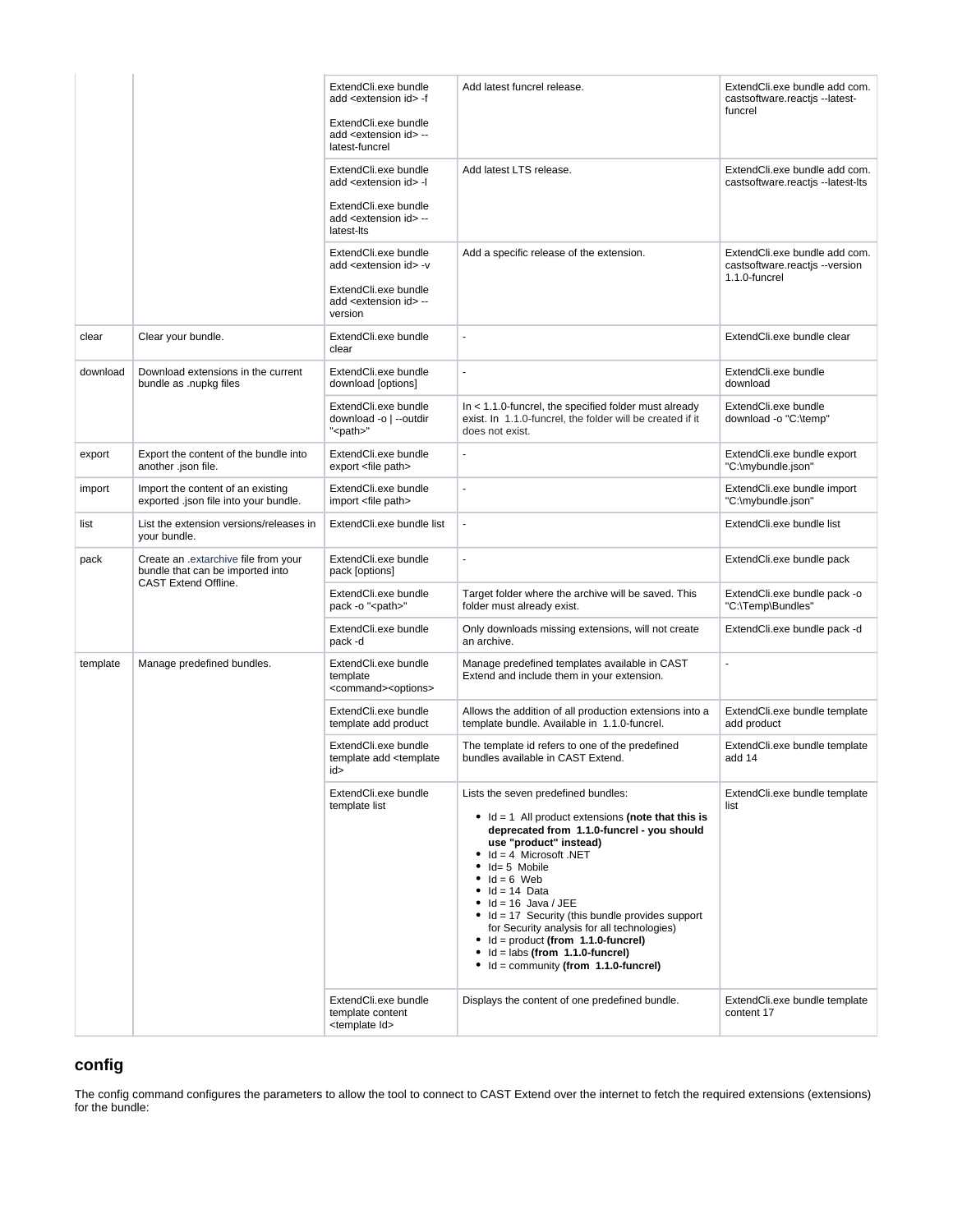| Option | <b>Description</b>                                             | Command<br>line                                    | Comment<br><b>Example</b><br>оf<br>command<br>line                                                                                                                                                                                                                                                                                                                                                                                                                                                                                                                                                                                                                                                                                                |                                                                                                                   |  |
|--------|----------------------------------------------------------------|----------------------------------------------------|---------------------------------------------------------------------------------------------------------------------------------------------------------------------------------------------------------------------------------------------------------------------------------------------------------------------------------------------------------------------------------------------------------------------------------------------------------------------------------------------------------------------------------------------------------------------------------------------------------------------------------------------------------------------------------------------------------------------------------------------------|-------------------------------------------------------------------------------------------------------------------|--|
| set    | Setup the CAST<br>Extend (online)<br>connection<br>parameters. | ExtendCli.exe<br>config set<br><api-key></api-key> | <b><api-key></api-key></b> is specific to a login for CAST Extend (online). You can find this in your profile.                                                                                                                                                                                                                                                                                                                                                                                                                                                                                                                                                                                                                                    |                                                                                                                   |  |
|        |                                                                |                                                    | Note that this command only needs to be used once (unless you decide to use a<br>➀<br>different api-key for an alternative CAST Extend (online) login).                                                                                                                                                                                                                                                                                                                                                                                                                                                                                                                                                                                           | d999-32ii-<br>9fb0-<br>0123cde45                                                                                  |  |
|        |                                                                | ExtendCli.exe<br>config set<br>[extend-url]        | <b>[extend-url]</b> is optional. It refers to the URL to use for CAST Extend (online). When no option is<br>provided, the default value is used: https://extend.castsoftware.com.                                                                                                                                                                                                                                                                                                                                                                                                                                                                                                                                                                 | extendCli.<br>exe config<br>set extend-<br>url "your                                                              |  |
|        |                                                                |                                                    | Note that this command only needs to be used once (unless you decide to use a<br>⋒<br>different URL).                                                                                                                                                                                                                                                                                                                                                                                                                                                                                                                                                                                                                                             | URL"                                                                                                              |  |
|        |                                                                | ExtendCli.exe<br>config set<br>[proxy]             | [proxy] is optional. It should be used:<br>• when your network environment uses a proxy for internet access.<br>• when the machine you are running ExtendCli on does not have operating system level proxy<br>settings enabled.<br>The syntax is as follows:<br>ExtendCli.exe config set proxy <protocol: [user:password@]host<br="">[:port]<br/>Note that if you are using the Use setup script option (1), CAST also recommends enabling the Aut<br/>omatically detect settings option (2):<br/>Proxy<br/>Automatic proxy setup<br/>Use a proxy server for Ethernet or WiFi connections. These settings<br/>don't apply to VPN connections.<br/>Automatically detect settings<br/><math>\bullet</math> on <math>\leftarrow</math> 2</protocol:> | extendCli.<br>exe config<br>set proxy<br>http://proxy_u<br>ser:<br>proxy_passw<br>ord@proxy.<br>corp.com:<br>8080 |  |
|        |                                                                |                                                    | Use setup script<br>On $\rightarrow$                                                                                                                                                                                                                                                                                                                                                                                                                                                                                                                                                                                                                                                                                                              |                                                                                                                   |  |
|        |                                                                |                                                    | Script address                                                                                                                                                                                                                                                                                                                                                                                                                                                                                                                                                                                                                                                                                                                                    |                                                                                                                   |  |
|        |                                                                |                                                    | Save                                                                                                                                                                                                                                                                                                                                                                                                                                                                                                                                                                                                                                                                                                                                              |                                                                                                                   |  |

### <span id="page-3-0"></span>**download**

This option allows you to download an extension in .nupkg format:

**ExtendCli.exe download [options] <extension id>**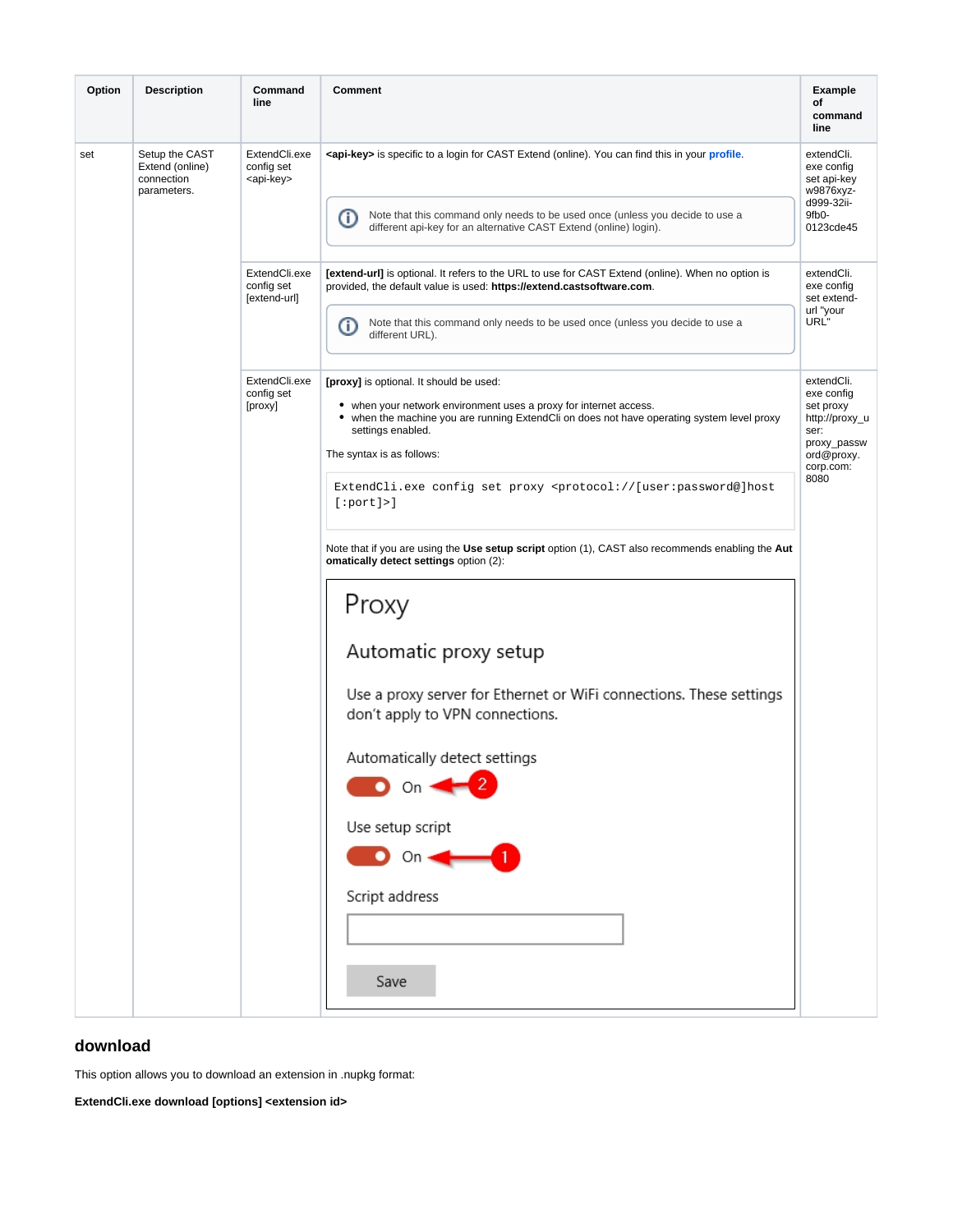| Option                                                            | <b>Description</b>                                                                                                                                                                                                                                                                                                                                                               | <b>Command line</b>                                                                                                                                                                         | <b>Example of</b><br>command line                                              |
|-------------------------------------------------------------------|----------------------------------------------------------------------------------------------------------------------------------------------------------------------------------------------------------------------------------------------------------------------------------------------------------------------------------------------------------------------------------|---------------------------------------------------------------------------------------------------------------------------------------------------------------------------------------------|--------------------------------------------------------------------------------|
| $-d$   $-skip-$<br>dependen<br>cies                               | This option allows you to download an extension without any dependencies. CAST only recommends using this<br>option if you understand the implication - an extension will not function correctly without its dependencies.                                                                                                                                                       | ExtendCli.exe<br>download -<br>d <extension id=""><br/>ExtendCli.exe<br/>download --skip-<br/>dependencies<br/><extension id=""></extension></extension>                                    | ExtendCli.exe<br>download -d com.<br>castsoftware.reactis                      |
| $-S$   $-$<br>latest-<br>stable<br><true fals<br>e</true fals<br> | This option allows you to configure whether to download the most recent stable release of an extension (-LTS or<br>funcrel). The default behaviour (i.e. when the option is omitted) the action is set to true and the latest-stable<br>release will be downloaded. Explicitly add the option and set it to false to ensure that the latest stable release is<br>not downloaded. | ExtendCli.exe<br>download -s false<br><extension id=""><br/>ExtendCli.exe<br/>download --latest-<br/>stable false<br/><extension id=""></extension></extension>                             | ExtendCli.exe<br>download -s false<br>com.castsoftware.<br>reactis             |
| $-a$   $-$<br>absolute-<br>latest                                 | This option allows you to download the most recent release of an extension including alpha and beta<br>releases and all dependencies.                                                                                                                                                                                                                                            | ExtendCli.exe<br>download -<br>a <extension id=""><br/>ExtendCli.exe<br/>download --<br/>absolute-latest<br/><extension id=""></extension></extension>                                      | ExtendCli.exe<br>download -a com.<br>castsoftware.reactjs                      |
| $-f$   $-$<br>latest-<br>funcrel                                  | This option allows you to download the most recent funcrel release of an extension and all dependencies.                                                                                                                                                                                                                                                                         | ExtendCli.exe<br>download -f<br><extension id=""><br/>ExtendCli.exe<br/>download --latest-<br/>funcrel<br/><extension id=""></extension></extension>                                        | ExtendCli.exe<br>download -f com.<br>castsoftware.reactis                      |
| $-1$   $-$<br>latest-lts                                          | This option allows you to download the most recent LTS release of an extension and all dependencies.                                                                                                                                                                                                                                                                             | ExtendCli.exe<br>download -l<br><extension id=""><br/>ExtendCli.exe<br/>download --latest-<br/>Its <extension id=""></extension></extension>                                                | ExtendCli.exe<br>download - com.<br>castsoftware.reactjs                       |
| $-V$   --<br>version                                              | This option allows you to download a specific release of an extension and all dependencies.                                                                                                                                                                                                                                                                                      | ExtendCli.exe<br>download -v<br><release><extens<br>ion id&gt;<br/>ExtendCli.exe<br/>download --<br/>version<br/><release><extens<br>ion id&gt;</extens<br></release></extens<br></release> | ExtendCli.exe<br>download - $v$ 1.1.4-<br>funcrel com.<br>castsoftware.reactjs |

### <span id="page-4-0"></span>**install**

This option allows you to download an extension from CAST Extend and store it on the local machine in %PROGRAMDATA%\CAST\CAST\Extensions (or an alternative location if you have modified the **CAST\_PLUGINS\_ROOT\_PATH** option in the **[CastGlobalSettings.ini file](https://doc.castsoftware.com/pages/viewpage.action?pageId=378516368)**):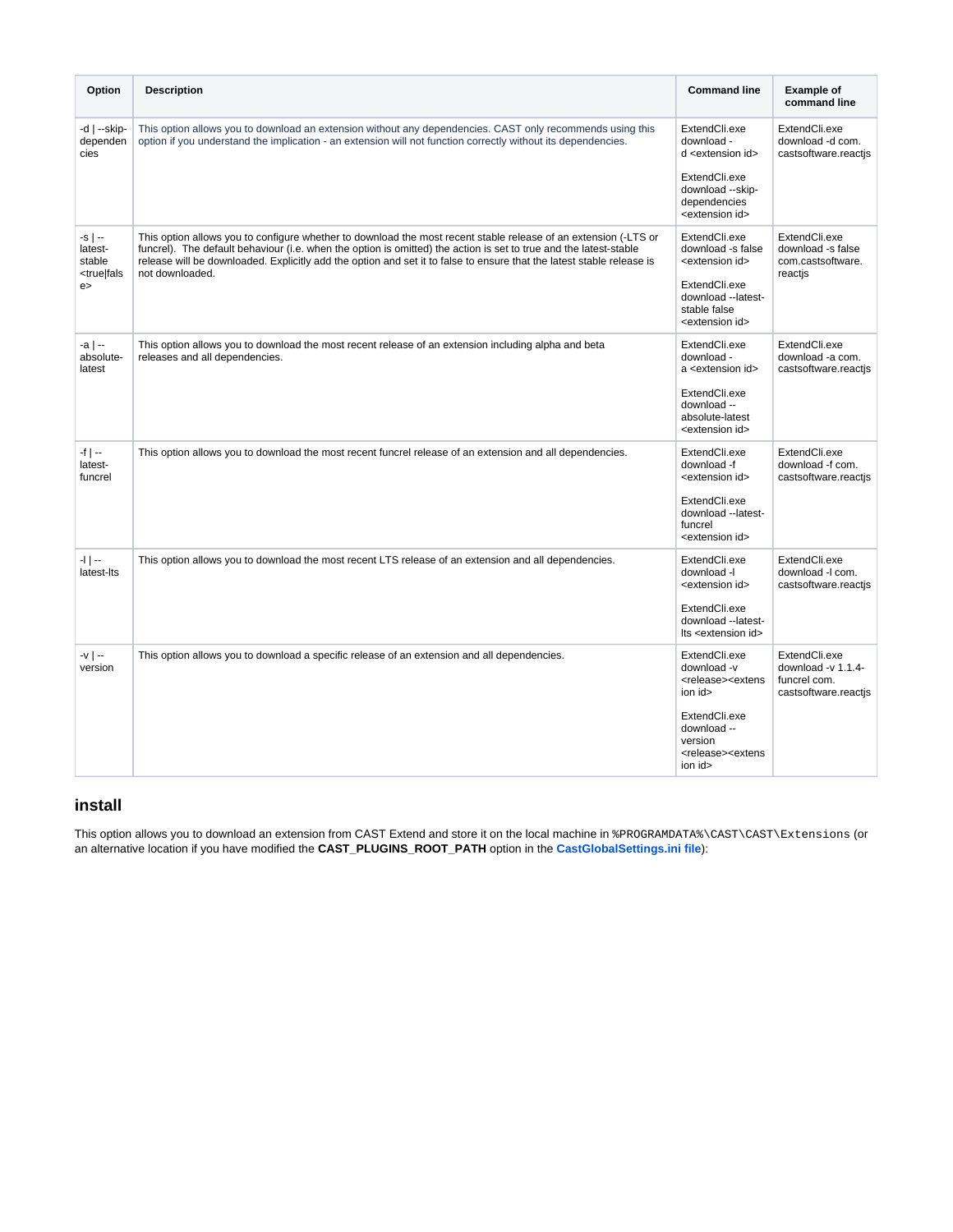| j.<br>n<br>s | <exte<br>nsionl<br/>d&gt;</exte<br>                                                    | Use this option to specify an extension that you want to <b>download</b> on to your local machine. Note that you may also need to specify the --<br><b>username</b> and --password options if the remote server requires authentication |                                                                                                                                                                                                                                                                                                                                                                                                                                          |  |  |
|--------------|----------------------------------------------------------------------------------------|-----------------------------------------------------------------------------------------------------------------------------------------------------------------------------------------------------------------------------------------|------------------------------------------------------------------------------------------------------------------------------------------------------------------------------------------------------------------------------------------------------------------------------------------------------------------------------------------------------------------------------------------------------------------------------------------|--|--|
| t<br>а       | T--                                                                                    | Option                                                                                                                                                                                                                                  | <b>Description</b>                                                                                                                                                                                                                                                                                                                                                                                                                       |  |  |
| Ш            | versio<br>n<br><versi<br><math>on</math><math>&gt;</math>]</versi<br>                  | <b><extensi< b=""><br/>onld&gt;</extensi<></b>                                                                                                                                                                                          | This option allows you to specify a particular extension for download using its ID - this is a mandatory option. The ID of a<br>CAST AIP extension always takes the form com.castsoftware. <name>, without any version numbers. Note that the most<br/>recent versions of an extension's dependencies will always be downloaded alongside the extension, unless you are<br/>using the [--ignore-dependencies] option - see below.</name> |  |  |
|              | $\Gamma$<br>ignor<br>е-<br>depen<br>denci<br>es]<br>T--<br>usern<br>ame                | [--<br>version<br><version<br>&gt;]</version<br>                                                                                                                                                                                        | This option allows you to specify a specific version of the extension for download using its version number. This option is not<br>mandatory. When not included, the <b>most recent version</b> of the extension you require will always be downloaded.                                                                                                                                                                                  |  |  |
|              |                                                                                        | [--<br>ignore-<br>depende<br>ncies]                                                                                                                                                                                                     | This option allows you to download an extension without any dependencies. CAST only recommends using this option if you<br>understand the implication - an extension will not function correctly without its dependencies.<br>This option is not mandatory. When not included, the most recent versions of an extension's dependencies will always<br>be downloaded.                                                                     |  |  |
|              | <user<br>name&gt;<br/>ſ--<br/>pass<br/>word<br/><pass<br>word&gt;1</pass<br></user<br> | [--<br>usernam<br>е<br><b><userna< b=""><br/>me&gt;1<br/>[--<br/>passwor<br/>d<br/><passw<br>ord &gt;]</passw<br></userna<></b>                                                                                                         | When connecting to a server that requires authentication (for example https://extend.castsoftware.com:443/api) to<br>download an extension (with the install option), use these two options to specify your credentials. You will require an<br>account on the remote server to authenticate when using CAST Extend. You can find out about registering for an account in<br><b>CAST Extend website.</b>                                 |  |  |

### <span id="page-5-0"></span>**uninstall**

| <b>un</b><br>in<br>st | extensio<br>nld<br>$\Gamma$<br>version<br><b><version< b=""><br/>&gt;]</version<></b> | Use this option to specify an extension that you have downloaded to your machine and that you now want to remove from your<br>machine: |                                                                                                                                                                                                                                                                                                                                                                                                                                                                                                                                                                                                                                                                                                                                           |  |  |
|-----------------------|---------------------------------------------------------------------------------------|----------------------------------------------------------------------------------------------------------------------------------------|-------------------------------------------------------------------------------------------------------------------------------------------------------------------------------------------------------------------------------------------------------------------------------------------------------------------------------------------------------------------------------------------------------------------------------------------------------------------------------------------------------------------------------------------------------------------------------------------------------------------------------------------------------------------------------------------------------------------------------------------|--|--|
| all                   |                                                                                       | <b>Option</b>                                                                                                                          | <b>Description</b>                                                                                                                                                                                                                                                                                                                                                                                                                                                                                                                                                                                                                                                                                                                        |  |  |
|                       |                                                                                       | extensio<br>nld                                                                                                                        | This option allows you to specify a particular extension for removal using its ID - this is a mandatory option. The ID of a<br>CAST AIP extension always takes the form com.castsoftware. <name>, without any version numbers.</name>                                                                                                                                                                                                                                                                                                                                                                                                                                                                                                     |  |  |
|                       |                                                                                       | I-<br>version<br><version<br>&gt;]</version<br>                                                                                        | This option allows you to specify a specific version of the extension for download using its version number. This option<br>is not mandatory. When not included, the most recent version of the extension you require will always be deleted from<br>your machine.                                                                                                                                                                                                                                                                                                                                                                                                                                                                        |  |  |
|                       |                                                                                       | Note that:                                                                                                                             | • removing an extension will only delete the extension files on the local machine. It does not remove the extension from any CAST<br>AIP databases/schemas that it has been installed to.<br>removing an extension only removes the specific extension. Any dependencies are left on the machine as other extensions may<br>require them.<br>removing an extension from your machine will cause the following log message to be displayed in CAST Server Manager when<br>CAST AIP databases/schemas that use the extension are detected:<br>Extension com.castsoftware.test version $: 1.2.0$ -funcrel is not present on this machine,<br>and some schemas are using it. Please use ExtensionDownloader to download it and rerun Servman. |  |  |

# <span id="page-5-1"></span>Usage examples

# <span id="page-5-2"></span>**Set the CAST Extend (online) connection properties**

### Set the api key:

extendCli.exe config set api-key w9876xyz-d999-32ii-9fb0-0123cde45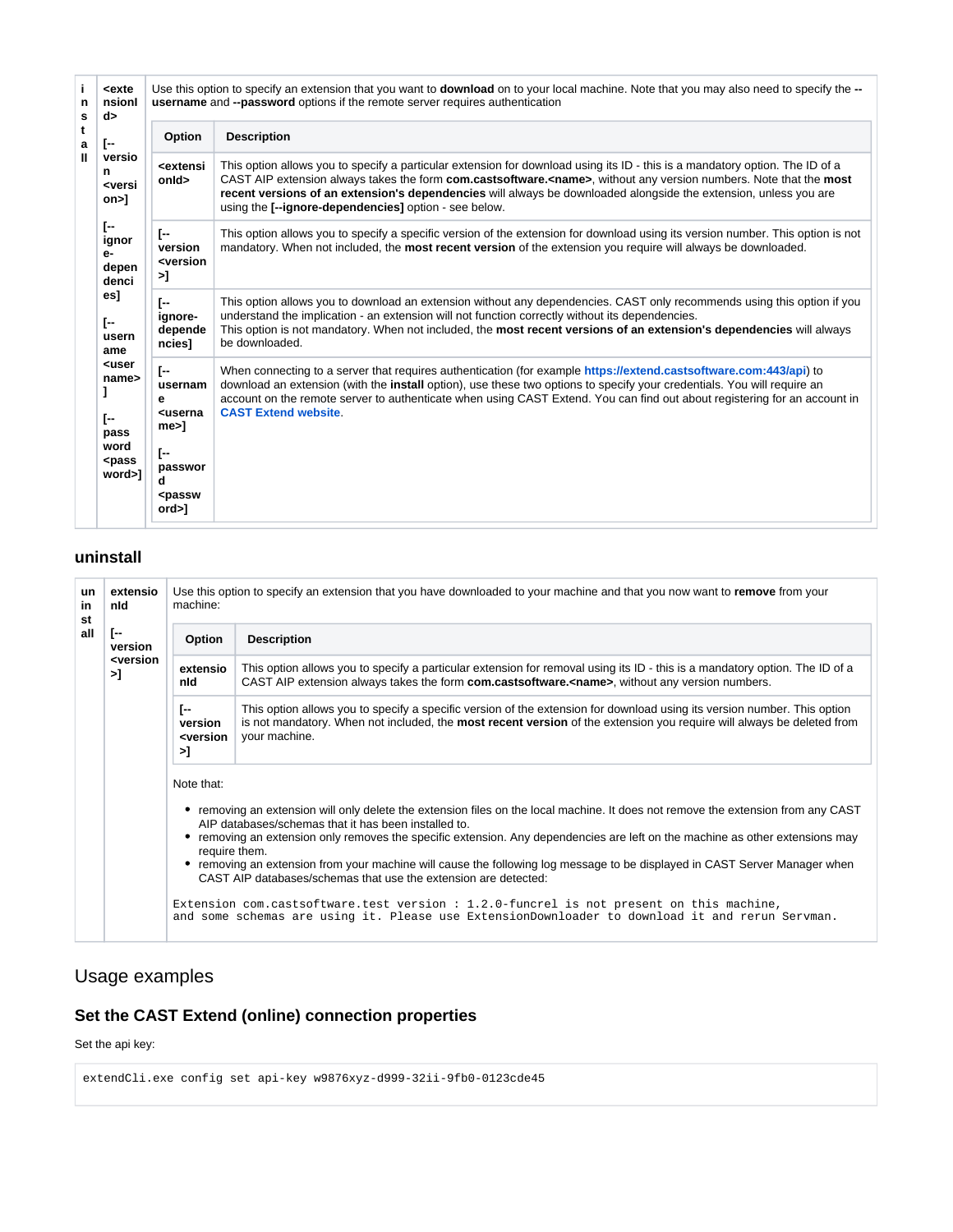C:\PRODUCT\Extend Offline>extendcli.exe config set api-key w9876xyz-d999-32ii-9fb0-0123abcde45 Configuration Variable api-key set

#### Set the CAST Extend URL:

```
ExtendCli.exe config set extend-url "Your URL"
```
### <span id="page-6-0"></span>**Define the extensions to package**

### <span id="page-6-1"></span>**Add one extension**

The extension and any dependencies will be added to the list of extensions in the bundle with the following command:

extendCli.exe bundle add com.castsoftware.typescript

#### You can also use certain [options] as follows:

ExtendCli.exe bundle add com.castsoftware.typescript [options]

These options can be cumulative, for instance to download the absolute latest release (including alpha/beta) or the latest funcrel release or the latest LTS, use the following:

extendCli.exe bundle add com.castsoftware.typescript -a -f -l

To download the absolute latest release (including alpha/beta) or the latest LTS, use the following:

extendCli.exe bundle add com.castsoftware.typescript -a -l

#### E.g.:

| [C:\PRODUCT\Extend Offline>extendCli.exe bundle add com.castsoftware.typescript -a -l |
|---------------------------------------------------------------------------------------|
| Added com.castsoftware.typescript Absolute Latest version to active bundle.           |
| Added com.castsoftware.typescript Latest LTS version to active bundle.                |
| Added com.castsoftware.typescript Latest Stable version to active bundle.             |
| Added com.castsoftware.reactjs Absolute Latest version to active bundle.              |
| Added com.castsoftware.reactjs Latest LTS version to active bundle.                   |
| Added com.castsoftware.reactjs Latest Stable version to active bundle.                |
| Added com.castsoftware.html5 Absolute Latest version to active bundle.                |
| Added com.castsoftware.html5 Latest LTS version to active bundle.                     |
| Added com.castsoftware.html5                Latest Stable version to active bundle.   |
| Added com.castsoftware.wbslinker Absolute Latest version to active bundle.            |
| Added com.castsoftware.wbslinker Latest LTS version to active bundle.                 |
| Added com.castsoftware.wbslinker Latest Stable version to active bundle.              |
| Added com.castsoftware.internal.platform Absolute Latest version to active bundle.    |
| Added com.castsoftware.internal.platform Latest LTS version to active bundle.         |
| Added com.castsoftware.internal.platform Latest Stable version to active bundle.      |
| Added com.castsoftware.nodejs Absolute Latest version to active bundle.               |
| Added com.castsoftware.nodejs Latest LTS version to active bundle.                    |
| Added com.castsoftware.nodejs Latest Stable version to active bundle.                 |
|                                                                                       |

### C:\PRODUCT\Extend Offline>

#### <span id="page-6-2"></span>**Add extensions from predefined bundles**

The "add template" command allows you to add extensions to your bundle that belong to a specific predefined bundle (predefined in CAST Extend (online)). The following command will add template number 14 to the bundle: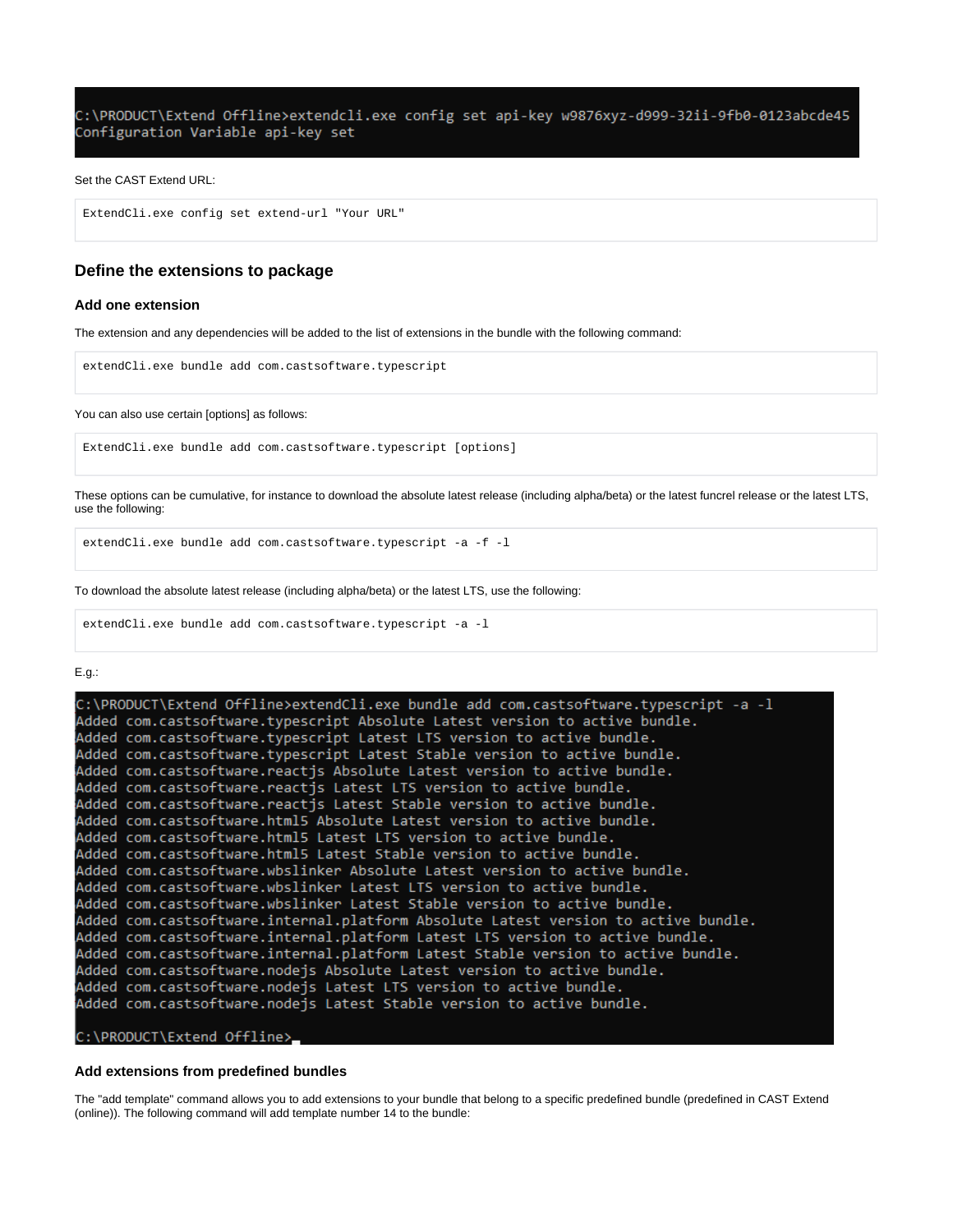:\PRODUCT\Extend Offline\ExtendCli>ExtendCli.exe bundle template add 14  $Id = 14 \rightarrow Data$ Added com.castsoftware.nodejs Absolute Latest version to active bundle. Added com.castsoftware.nodejs Latest Stable version to active bundle. Added com.castsoftware.html5 Absolute Latest version to active bundle. Added com.castsoftware.html5 Latest Stable version to active bundle. Added com.castsoftware.wbslinker Absolute Latest version to active bundle. Added com.castsoftware.wbslinker Latest Stable version to active bundle. Added com.castsoftware.internal.platform Absolute Latest version to active bundle. Added com.castsoftware.internal.platform Latest Stable version to active bundle. Added com.castsoftware.nodejs Absolute Latest version to active bundle. Added com.castsoftware.nodejs Latest Stable version to active bundle. Added com.castsoftware.html5 Absolute Latest version to active bundle. Added com.castsoftware.html5 Latest Stable version to active bundle. Added com.castsoftware.wbslinker Absolute Latest version to active bundle. Added com.castsoftware.wbslinker Latest Stable version to active bundle. Added com.castsoftware.internal.platform Absolute Latest version to active bundle. Added com.castsoftware.internal.platform Latest Stable version to active bundle. Added com.castsoftware.nosqldotnet Absolute Latest version to active bundle. Added com.castsoftware.nosqldotnet Latest Stable version to active bundle. Added com.castsoftware.nodejs Absolute Latest version to active bundle. Added com.castsoftware.nodejs Latest Stable version to active bundle. Added com.castsoftware.html5 Absolute Latest version to active bundle. Added com.castsoftware.html5 Latest Stable version to active bundle. Added com.castsoftware.wbslinker Absolute Latest version to active bundle. Added com.castsoftware.wbslinker Latest Stable version to active bundle. Added com.castsoftware.internal.platform Absolute Latest version to active bundle. Added com.castsoftware.internal.platform Latest Stable version to active bundle. Added com.castsoftware.nosgldotnet Absolute Latest version to active bundle. Added com.castsoftware.nosqldotnet Latest Stable version to active bundle. Added com.castsoftware.nosqljava Absolute Latest version to active bundle. Added com.castsoftware.nosqljava Latest Stable version to active bundle. Added com.castsoftware.nodejs Absolute Latest version to active bundle. Added com.castsoftware.nodejs Latest Stable version to active bundle. Added com.castsoftware.html5 Absolute Latest version to active bundle. Added com.castsoftware.html5 Latest Stable version to active bundle. Added com.castsoftware.wbslinker Absolute Latest version to active bundle. Added com.castsoftware.wbslinker Latest Stable version to active bundle. Added com.castsoftware.internal.platform Absolute Latest version to active bundle. Added com.castsoftware.internal.platform Latest Stable version to active bundle. Added com.castsoftware.nosgldotnet Absolute Latest version to active bundle. Added com.castsoftware.nosqldotnet Latest Stable version to active bundle. Added com.castsoftware.nosqljava Absolute Latest version to active bundle. Added com.castsoftware.nosqljava Latest Stable version to active bundle. Added com.castsoftware.sqlanalyzer Absolute Latest version to active bundle. Added com.castsoftware.sqlanalyzer Latest Stable version to active bundle.

:\PRODUCT\Extend Offline\ExtendCli>

The following commands will add all "**product**", "**user community**" and "**labs**" extensions:

```
ExtendCli.exe bundle template add product
ExtendCli.exe bundle template add community
ExtendCli.exe bundle template add labs
```
### <span id="page-7-0"></span>**Save the bundle**

Once you have defined the content of your bundle using the **bundle add** or **template** add commands, you can save it to a .json file, so that you can use the same bundle in the future:

C:\PRODUCT\Extend Offline\ExtendCli>ExtendCli.exe bundle export "C:\PRODUCT\Extend Offline\ExtendCli\save test\mylastbundle" Bundle configuration exported to C:\PRODUCT\Extend Offline\ExtendCli\save\_test\mylastbundle.json

<span id="page-7-1"></span>:\PRODUCT\Extend Offline\ExtendCli>